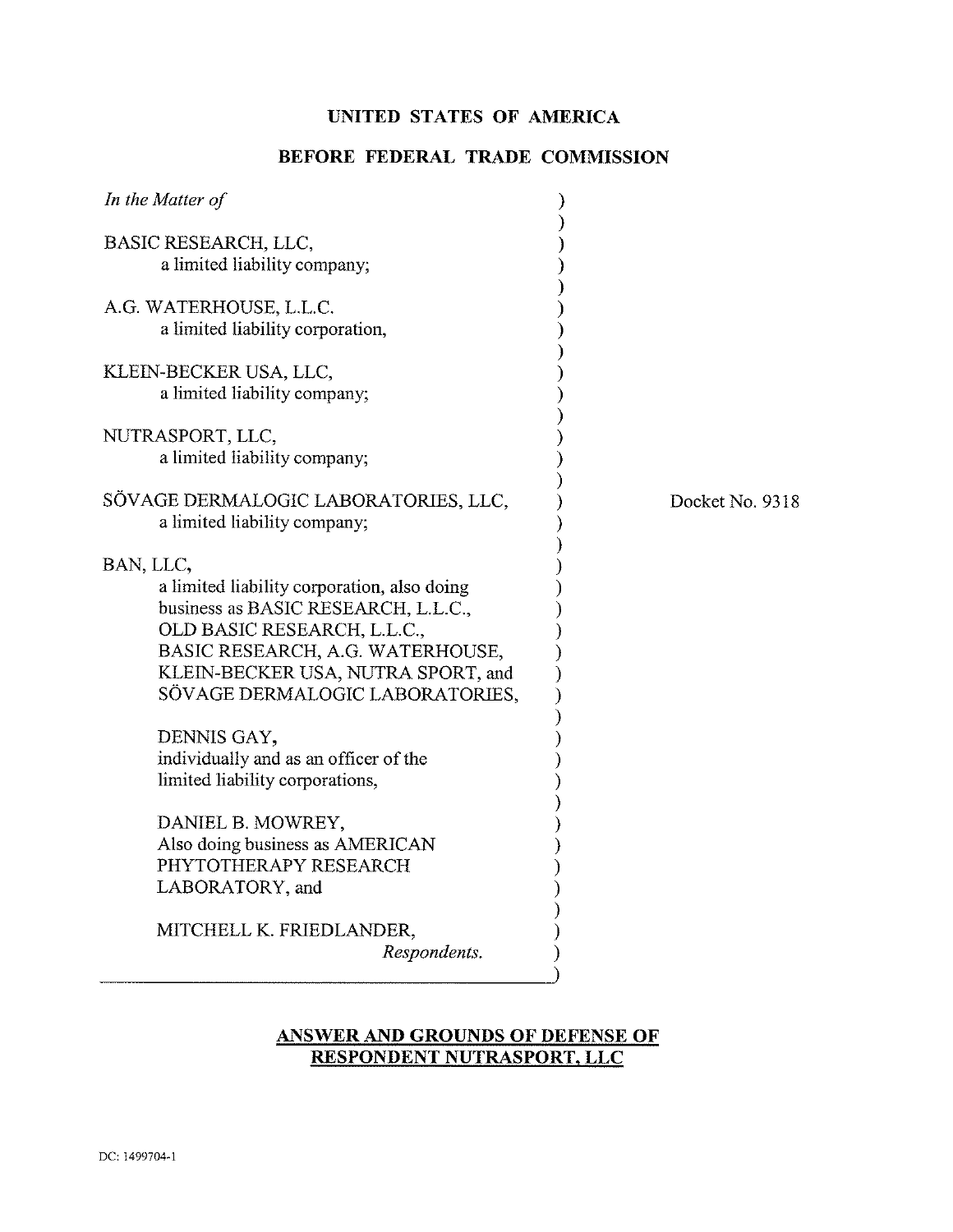Pursuant to Federal Trade Commission ("Commission") Rule of Procedure 3.12, Respondent, Nutrasport, LLC respectfully submits this Answer and Grounds of Defense in response to the Complaint filed in this matter.

With respect to the first paragraph of the Complaint, Nutrasport, LLC denies that the Commission has reason to believe that Respondents have violated the provisions of the Federal Trade Commission Act and/or that this proceeding is in the public interest.

Nutrasport, LLC responds to each numbered paragraph of the Complaint as follows:

**1.** Admitted, except to clarify that the Respondent is a limited liability company. Denied as to "corporation."

2. Admitted, except to clarify that the Respondent is a limited liability company. Denied as to "corporation."

**3.** Admitted, except to clarify that the Respondent is a limited liability company. Denied as to "corporation."

4. Admitted, except to clarify that the Respondent is a limited liability company. Denied as to "corporation."

5. Admitted, except to clarify that the Respondent is a limited liability company. Denied as to "corporation."

*6.* The first sentence of Paragraph 6 is admitted, except to clarify that the Respondent BAN, LLC is a limited liability company; denied as to "corporation." As to the second sentence of Paragraph 6, it is admitted that BAN, LLC was named Basic Research, LLC prior to December 27,2002, and that BAN, LLC was named Old Basic Research, LLC between December 27, 2002 and March 31, 2003; further admitted that, at certain times and under those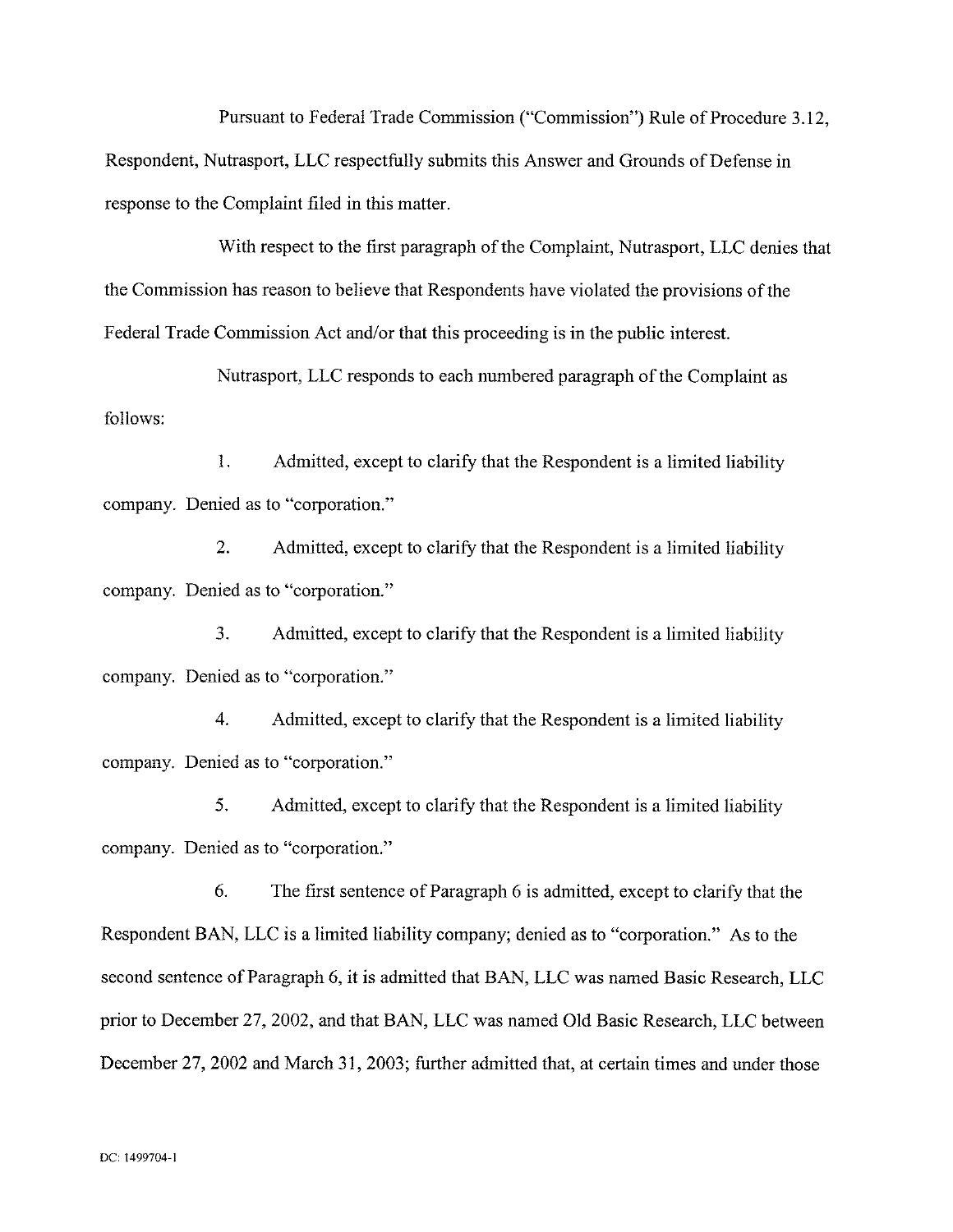earlier names, BAN, LLC has done business as Basic Research, A.G. Waterhouse, Klein-Becker usa, Nutrasport, and Sövage Dermalogic Laboratories. Denied as to the third sentence of Paragraph *6.* 

7. Admitted that Dennis Gay is an individual whose principal place of business is at 5742 W. Harold Gatty Dr., Salt Lake City, Utah. Otherwise denied.

8. Admitted that Daniel B. Mowrey is an individual with an office located at 5742 W. Harold Gatty Dr., Salt Lake City, Utah. Otherwise denied.

9. Admitted that Mitchell Friedlander is an individual. Otherwise denied.

10. Denied.

11. Admitted that at certain times Respondent Basic Research, LLC and Respondent BAN, LLC have manufactured, advertised, labeled, offered for sale, sold and/or distributed the products identified in sub-paragraphs 11(A) through 11(F) ("the Products"). Admitted that other Respondents have performed those activities, but only as follows: Respondent A.G. Waterhouse, LLC only with respect to Leptoprin, Respondent Klein-Becker usa, LLC only with respect to Dermalin-APg, Anorex, and PediaLean, Respondent Nutrasport LLC only with respect to Cutting Gel, and Respondent Sövage Dermalogic Laboratories, LLC only with respect to Tummy Flattening Gel. Admitted as to the allegations in sub-paragraphs  $11(A)$  through  $11(F)$  describing the advertisements. Admitted that each of the Products has been advertised in one or more of the media identified in Paragraph 11, except denied as to "Basic Research's Internet websites." The last sentence of Paragraph 11 states a legal conclusion, to which no response is required. Otherwise denied.

12. Denied in that the Complaint does not accurately characterize the "acts and practices" of the Respondents.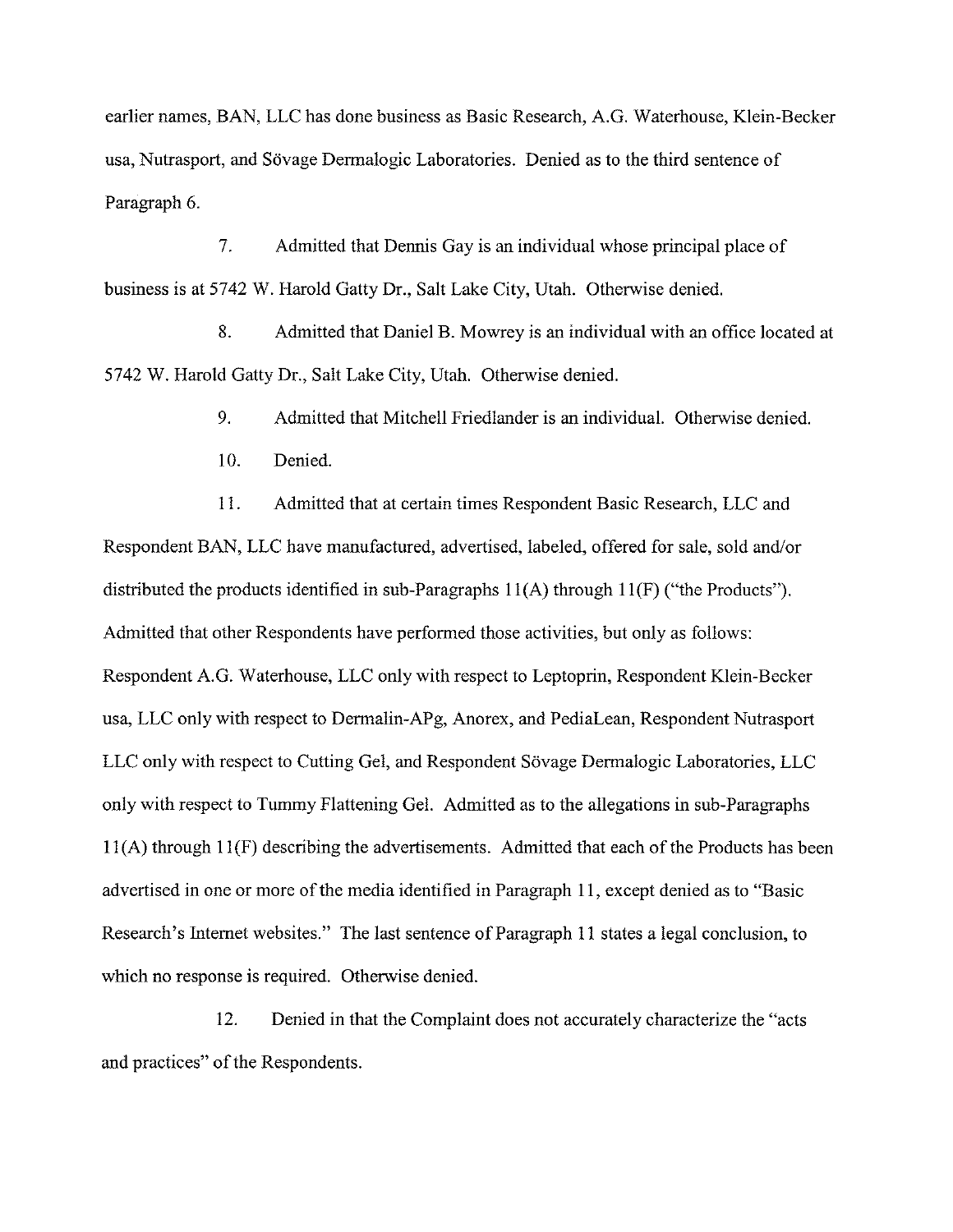#### **Dermafin-APE, Cutting Gel, and Tummy Flattening Gel Products for Fat Loss**

13. Denied in that Respondent Nutrasport, LLC has not disseminated advertisements and/or labeling for Dermalin-APg. Admitted that, at certain times, Respondent Nutrasport, LLC disseminated advertisements and/or labeling for Cutting Gel. Denied that Nutrasport, LLC disseminated, advertisements and/or labeling for Tummy Flattening Gel. Denied in that the term "caused" is inherently vague, subjective, and susceptible to multiple meanings. Admitted that advertisements for the named Products have appeared in the publications named in the second through fourth sentences of Paragraph 13. Admitted that the quoted language in sub-paragraphs  $13(A)$  through  $13(G)$  appear in the advertisements attached as Exhibits A through G, but denied that those quotations accurately or fully reflect the express and/or implied messages of those advertisements. Otherwise denied.

14. Denied. Respondent Nutrasport, LLC has not disseminated advertisements and/or labeling for Dermalin-APg.

15. Denied. The allegations assume that Respondent Nutrasport, LLC made the representations alleged in Paragraph 14, which Respondent Nutrasport, LLC denies.

16. Denied. The allegations assume that Respondent Nutrasport, LLC made the representations alleged in Paragraphs 14 and 15, which Respondent Nutrasport, LLC denies.

17. Denied in that the language "causes rapid and visibly obvious fat loss in areas of the body to which it is applied" does not appear in the advertisements for Cutting Gel identified in Paragraph 13, is not defined in the Complaint, and is inherently vague, subjective, and susceptible to numerous different interpretations.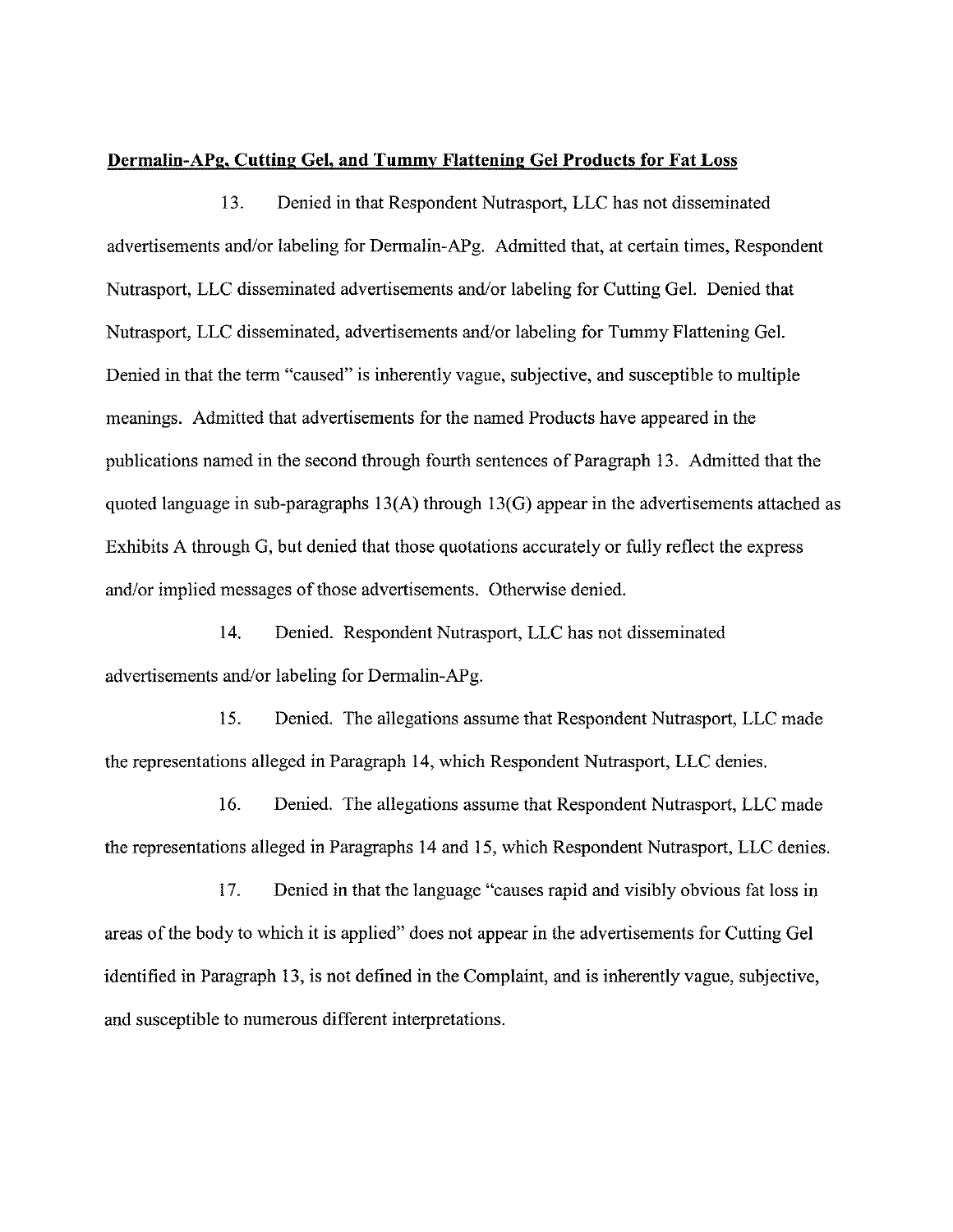18. Respondent Nutrasport, LLC denies having made the representations alleged in Paragraph 17 and thus denies having represented that it "possessed and relied upon a reasonable basis that substantiated" such representations. Further, the phrase "reasonable basis" is inherently vague, not defined in the Complaint, and subject to no discernible quantitative or qualitative requirements.

19. Denied in that the allegations assume that Respondent Nutrasport, LLC made the representations alleged in Paragraphs 17 and 18, which Respondent denies. Further, the phrase "reasonable basis" is inherently vague, not defined in the Complaint, and subject to no discernible quantitative or qualitative requirements.

20. Denied. Respondent Nutrasport, LLC bas not disseminated advertisements and/or labeling for Tummy Flattening Gel.

21. Denied. The allegations assume that Respondent Nutrasport, LLC made the representations alleged in Paragraph 20, which Respondent Nutrasport, LLC denies.

22. Denied. The allegations assume that Respondent Nutrasport, LLC made the representations alleged in Paragraphs 20 and 21, which Respondent Nutrasport, LLC denies.

23. Respondent Nutrasport, LLC denies that it has represented that "Cutting Gel causes rapid and visibly obvious fat loss in areas of the body to which it is applied" and thus denies having represented that "published, clinical testing" has proven that statement to be true. Further, the language "Cutting Gel causes rapid and visibly obvious fat loss in areas of the body to which it is applied" does not appear in the advertisements for Cutting Gel identified in Paragraph 13, is not defined in the Complaint, and is inherently vague, subjective, and susceptible to numerous different interpretations.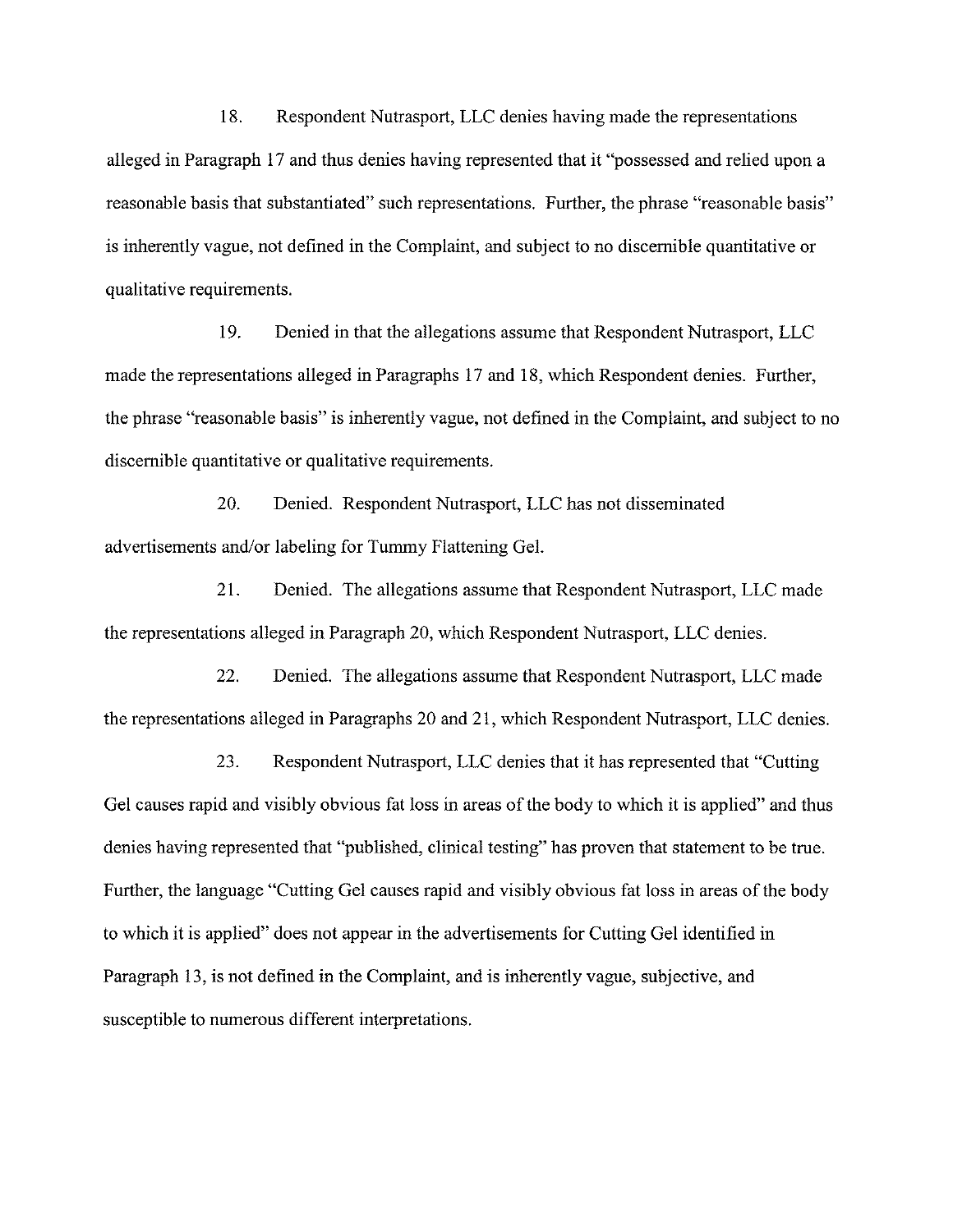24. Denied in that the allegations assume that Respondent Nutrasport, LLC has represented that "Cutting Gel causes rapid and visibly obvious fat loss in areas of the body to which it is applied" and that "published, clinical testing" has proven that statement to be true, which Respondent denies. Further, the language "Cutting Gel causes rapid and visibly obvious fat loss in areas of the body to which it is applied" does not appear in the advertisements for Cutting Gel identified in Paragraph 13, is not defined in the Complaint, and is inherently vague, subjective, and susceptible to numerous different interpretations.

25. Denied. Respondent Nutrasport, LLC has not disseminated advertisements and/or labeling for Tummy Flattening Gel.

26. Denied. The allegations assume that Respondent Nutrasport, LLC made the representations alleged in Paragraph 25, which Respondent Nutrasport, LLC denies.

#### **Leptoprin and Anorex Products for Weight and Fat Loss in "the Significantly Overweight"**

27. Denied in that Nutrasport, LLC has not disseminated advertisements and/or labeling for Leptoprin. Denied in that Nutrasport, LLC disseminated advertisements and/or labeling for Anorex. Admitted that the quoted language in sub-paragraphs 27(A) through 27(C) appear in the advertisements attached as Exhibits H through J, but denied that those quotations accurately or fully reflect the express and/or implied messages of those advertisements. Otherwise denied.

28. Denied. Respondent Nutrasport, LLC has not disseminated advertisements and/or labeling for Leptoprin.

29. Denied. The allegations assume that Respondent Nutrasport, LLC made the representations alleged in Paragraph 28, which Respondent Nutrasport, LLC denies.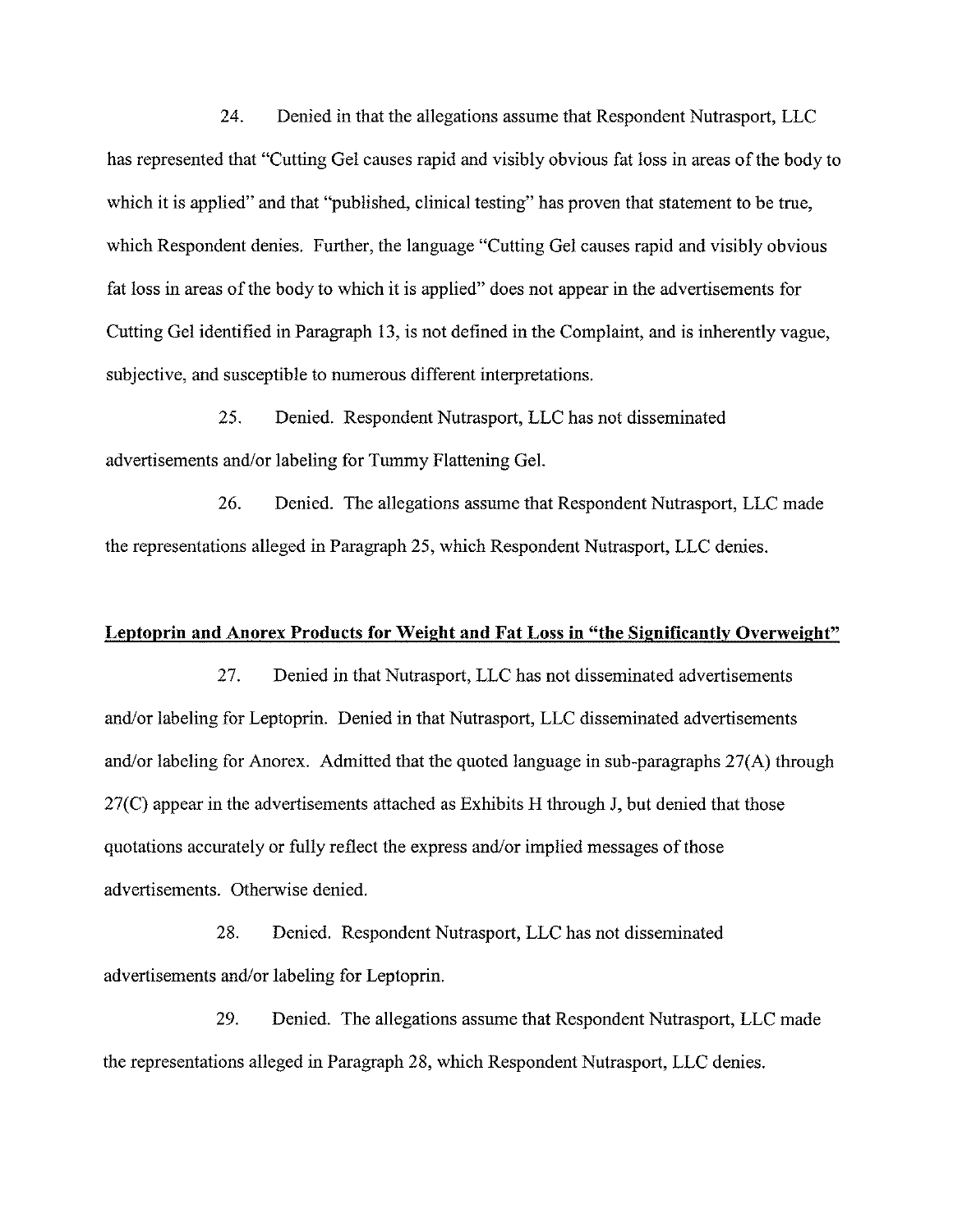30. Denied. The allegations assume that Respondent Nutrasport, LLC made the representations alleged in Paragraphs 28 and 29, which Respondent Nutrasport, LLC denies.

3 1. Denied. Respondent Nutrasport, LLC has not disseminated advertisements and/or labeling for Leptoprin.

32. Denied. The allegations assume that Respondent Nutrasport, LLC made the representations alleged in Paragraph 3 1, which Respondent Nutrasport, LLC denies.

33. Denied. Respondent Nutrasport, LLC has not disseminated advertisements and/or labeling for Anorex.

34. Denied. The allegations assume that Respondent Nutrasport, LLC made the representations alleged in Paragraph 33, which Respondent Nutrasport, LLC denies.

35. Denied. The allegations assume that Respondent Nutrasport, LLC made the representations alleged in Paragraphs 33 and 34, which Respondent Nutrasport, LLC denies.

### **PediaLean Product for Weight Loss in Children**

36. Denied in that Respondent Nutrasport, LLC has not disseminated advertisements and/or labeling for PediaLean. Admitted that advertisements for PediaLean have appeared in the publications named in the second sentence of Paragraph 36. Admitted that the quoted language in sub-paragraphs 36(A) through 36(B) appear in the advertisements attached as Exhibits K and L, but denied that those quotations accurately or fully reflect the express and/or implied messages of those advertisements. Otherwise denied.

37. Denied. Respondent Nutrasport, LLC has not disseminated advertisements and/or labeling for PediaLean.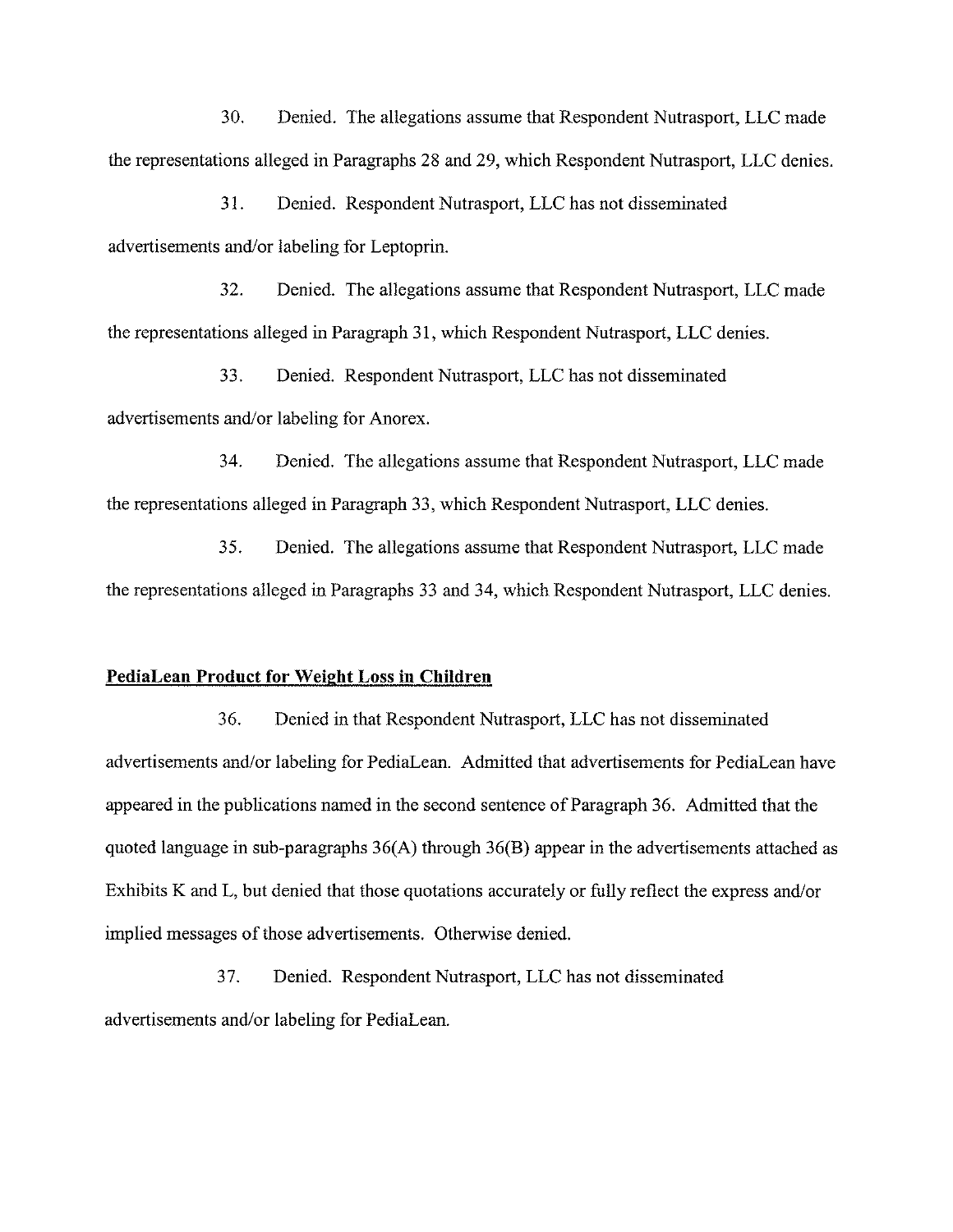38. Denied. The allegations assume that Respondent Nutrasport, LLC made the representations alleged in Paragraph 37, which Respondent Nutrasport, LLC denies.

39. Denied. The allegations assume that Respondent Nutrasport, LLC made the representations alleged in Paragraphs 37 and 38, which Respondent Nutrasport, LLC denies.

40. Denied. Respondent Nutrasport, LLC has not disseminated advertisements and/or labeling for PediaLean.

41. Denied. The allegations assume that Respondent Nutrasport, LLC made the representations alleged in Paragraph 40, which Respondent Nutrasport, LLC denies.

### **Expertise of Respondent Mowrev**

42. Denied.

43. Admitted that Respondent Daniel B. Mowrey is not a medical doctor.

Otherwise denied.

44. Denied.

#### **ADDITIONAL GROUNDS OF DEFENSE**

Without assuming any burden of production or proof that it would not otherwise be required to bear under applicable law, Respondent asserts the following defenses and reserves its right to raise additional defenses as appropriate:

### **Fifth Amendment -- Due Process**

This enforcement action is based upon regulatory standards governing the quantity and quality of substantiation Respondent must possess at the time it makes express and implied claims in advertisements. The standards fail and have failed to provide reasonable persons, including Respondent, with fair notice as to whether contemplated claims in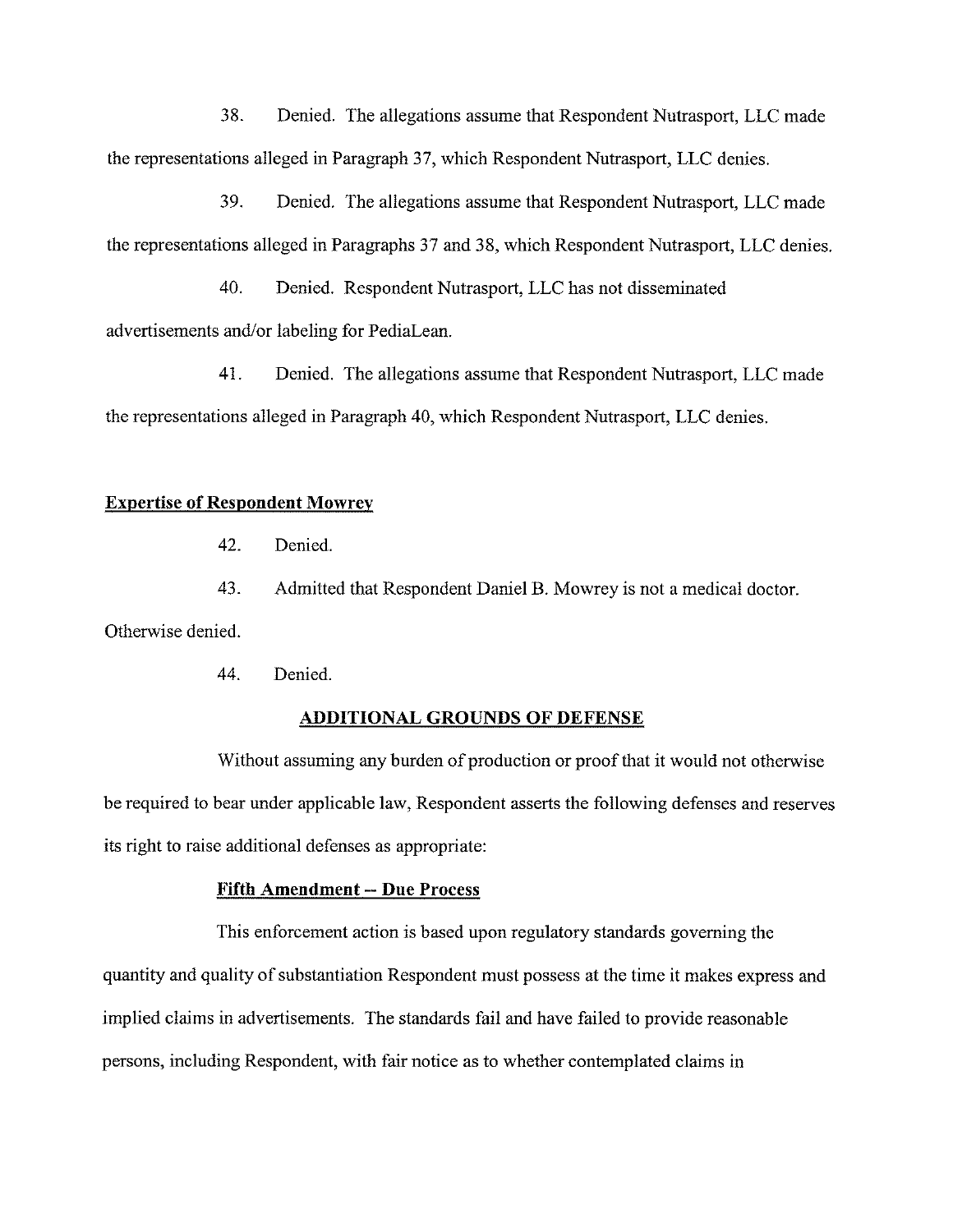advertisements, including those at issue in this proceeding, are and were permissible and/or allow and have allowed the Commission and/or its representatives to enforce the standards pursuant to their personal or subjective predilections. The regulatory standards are thus unconstitutionally vague on their face and/or as applied to Respondent's prior and contemplated advertising activity and, therefore, violate Respondent's rights to due process under the Fifth Amendment to the Constitution of the United States. The Complaint and enforcement action based upon such standards must therefore he dismissed.

#### **First Amendment** -- **Freedom of Speech**

The Commission's Complaint, enforcement action and the relief sought abridge Respondent's rights under the First Amendment to the Constitution of the United States because the Commission seeks to restrict, restrain and/or prohibit protected commercial speech, because the Commission seeks to restrict, restrain and/or prohibit protected commercial speech through the use of ad hoc and non-defined terms and advertising substantiation lacking any measurable degree of definiteness, and because the Commission's actions are premised at least in part upon alleged representations made "by implication" that the Commission has labeled false or misleading without relying on extrinsic evidence. In proceeding this way, the Commission has failed to choose and/or rejected alternate means to achieve its interests that are less restrictive of protected speech.

### **Puffery**

One or more of the advertisements identified in the Complaint contains one or more claims and/or representations that are vague, generalized, subjective, highly suggestive, and/or exaggerated statements, and/or statements that ordinary consumers do not take literally or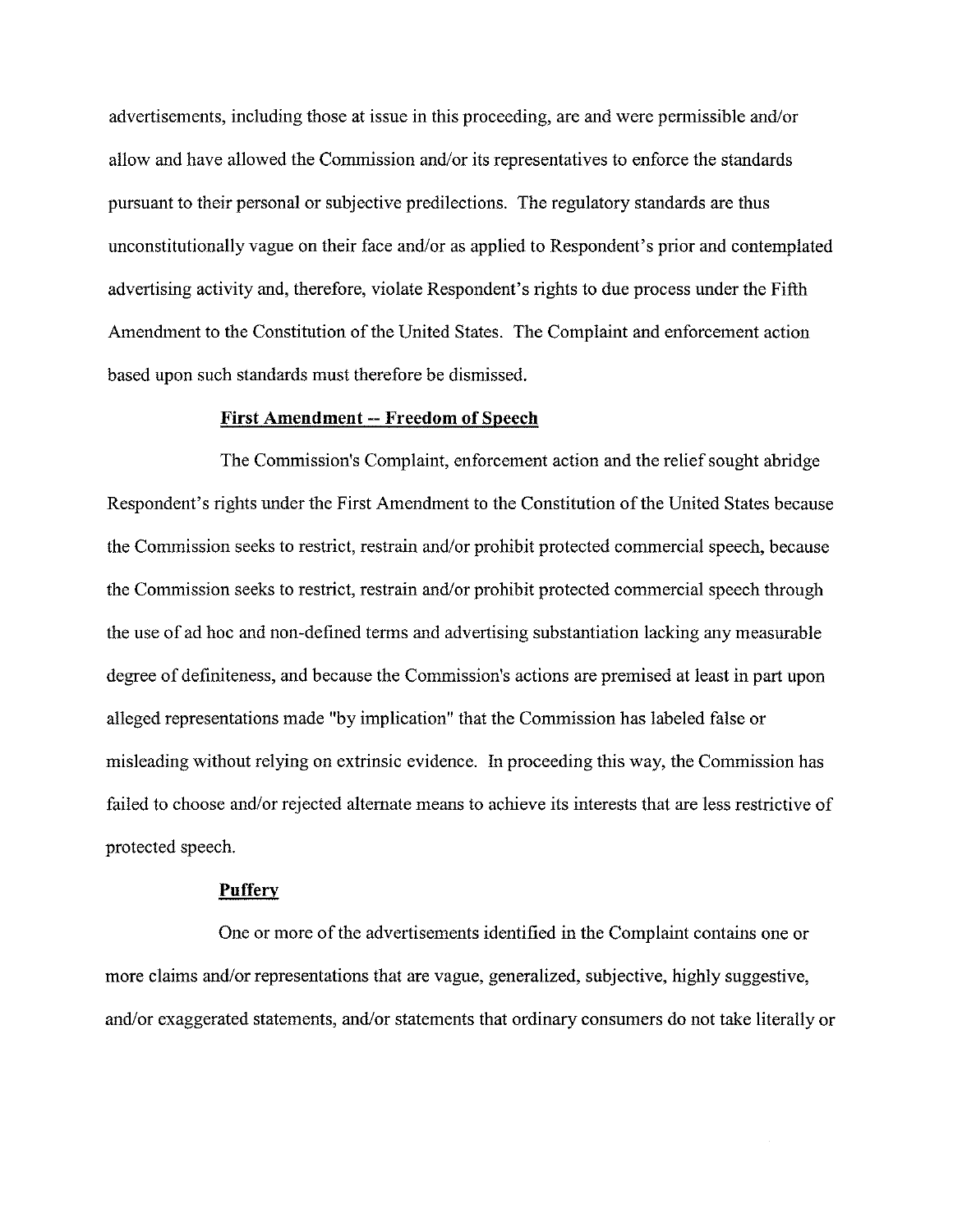rely upon, and/or statements that cannot be substantiated objectively. Such claims and/or representations constitute puffery, which is not likely to mislead a reasonable consumer.

### **Administrative Procedure Act (5 U.S.C. 6 706)** -- **Improper Agency Action**

The Complaint and this enforcement action are based upon regulatory standards governing the quantity and quality of substantiation Respondent must possess at the time it makes express and implied claims in advertisements. The standards fail and have failed to provide reasonable persons, including Respondent, with fair notice as to whether contemplated claims in advertisements, including those at issue in this proceeding, are and were permissible and/or allow and have allowed the Commission and/or its representatives to enforce the standards pursuant to their personal or subjective predilections. The regulatory standards are unconstitutional; therefore, this enforcement action constitutes agency action that is arbitrary, capricious, an abuse of discretion, otherwise not in accordance with law, contrary to constitutional right, and/or without observance of procedure required by law.

#### **Federal Trade Commission Act (15 U.S.C.** 6 **45(b))** -- **No Reason to Believe**

The Commission failed, or failed properly, to reach the required determination that it had "reason to believe" Respondent has violated the Act prior to initiating this enforcement action. The reasons for that failure include, but are not necessarily limited to, the Commission's use of regulatory standards that are inherently vague and subject to no discernible quantitative or qualitative requirements, and its refusal to consider extrinsic evidence in determining whether the advertisements at issue are false or misleading. In failing, or failing properly, to reach the "reason to believe" determination, the Commission has violated 15 U.S.C. *5* 45(b) of the Act.

# **Federal Trade Commission Act (15 U.S.C.** 6 **45(b)** -- **Interest of the Public**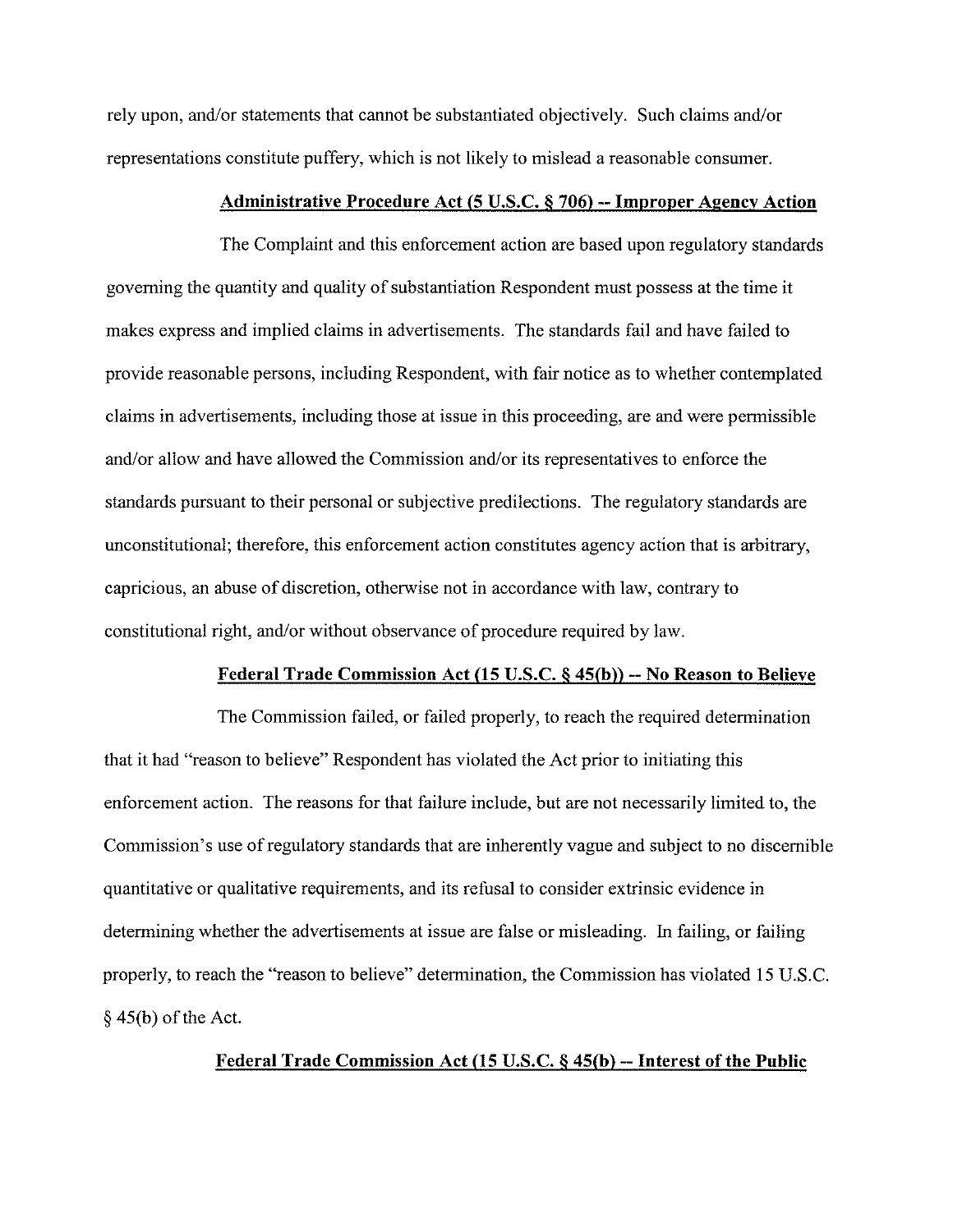The Complaint and this enforcement action are based upon regulatory standards governing the quantity and quality of substantiation Respondent must possess at the time it makes express and implied claims in advertisements. The standards fail and have failed to provide reasonable persons, including Respondent, with fair notice as to whether contemplated claims in advertisements, including those at issue in this proceeding, are and were permissible and/or allow and have allowed representatives of the Commission to enforce the standards pursuant to their personal or subjective predilections. The regulatory standards are unconstitutional; therefore, the Commission's decision to initiate this enforcement proceeding based upon that standard is not to the interest of the public.

# **Administrative Procedure Act (5 U.S.C. 66 706(1) andlor 555(b))** -- **Unreasonable Delay**

The Commission did not initiate this proceeding with due regard for the convenience and necessity of the parties or their representatives, or within a reasonable time, as required under 5 U.S.C. § 555(h). Instead, it unreasonably delayed the filing of the Complaint for political or otherwise improper reasons. This unreasonable delay has prejudiced the ability of Respondent to present its case in this proceeding.

\* \* \* \* \*

To the extent any of the foregoing grounds of defense may not properly be asserted and/or adjudicated in this proceeding, Respondent hereby states its intent to preserve such defenses for future proceedings.

### **DEMAND FOR ATTORNEY'S FEES**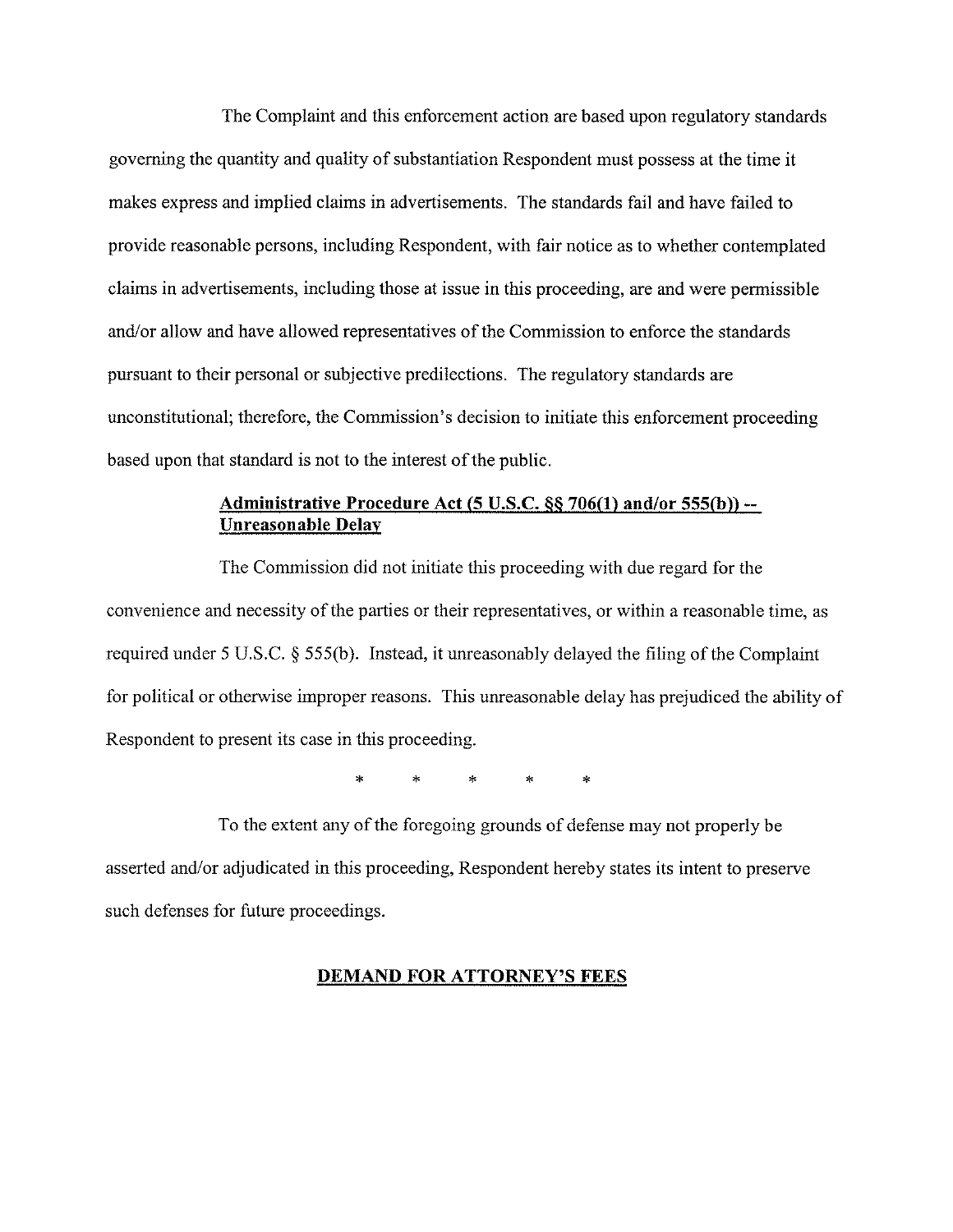Respondent reserves all claims for attorney's fees and costs that they may have under the Recovery of Awards Under the Equal Access to Justice Act in Commission Proceedings, 5 U.S.C. *\$5* 504 and 553(b).

Respectfully submitted,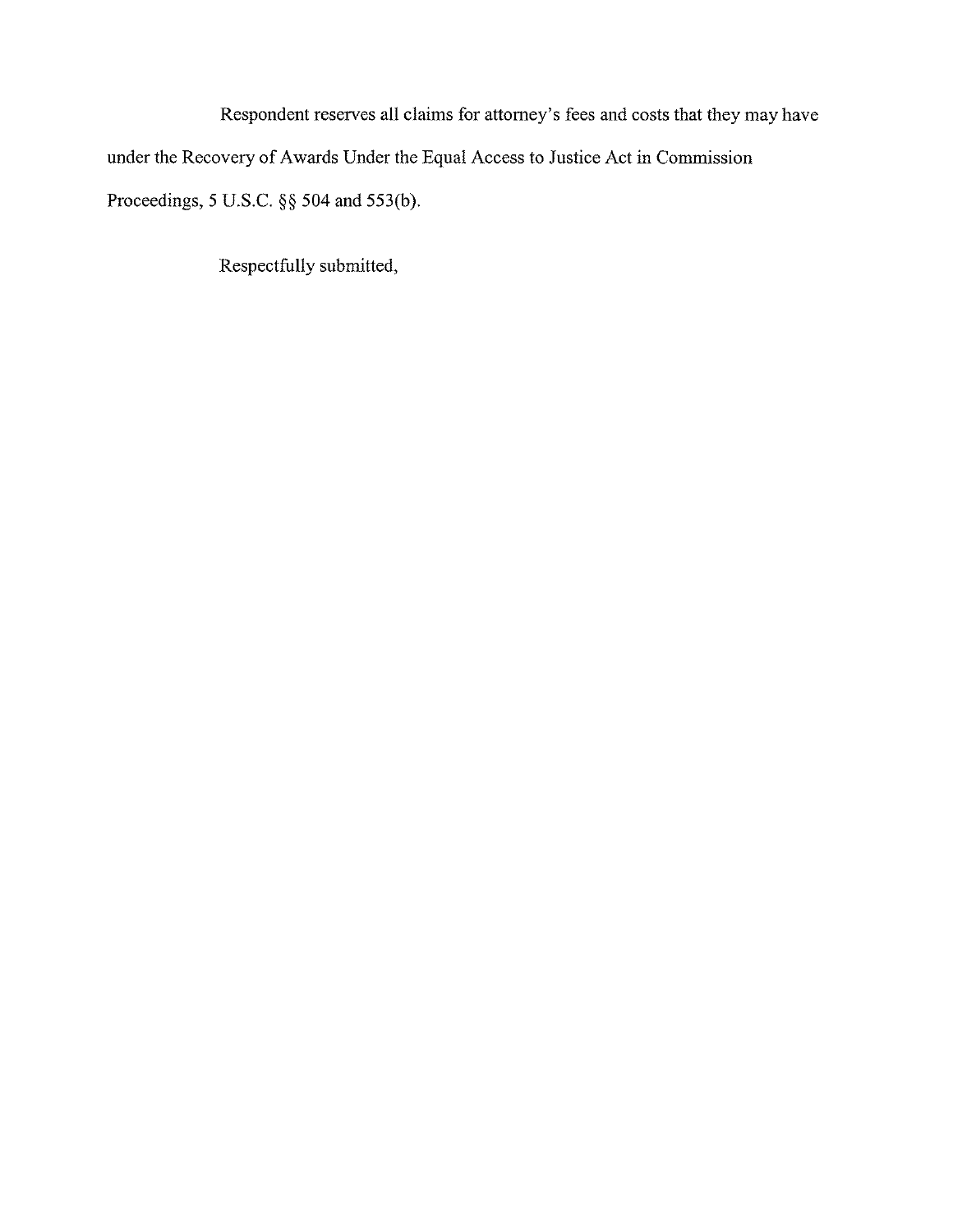$\mathcal{Q}_0$ 

 $\sim$ 

FELDMANGALE, P.A.<br>Miami Center – 19<sup>th</sup> Floor 201 South Biscayne Blvd. Miami, Florida 33131<br>Telephone: (305) 3 Telephone: (305) 358-5001<br>Facsimile: (305) 358-3309  $(305)$  358-3309 e-mail: ghillyer@feldmangale.com

 $\sim$ 

**Counsel for Defendant Nutrasport, L.L.C.**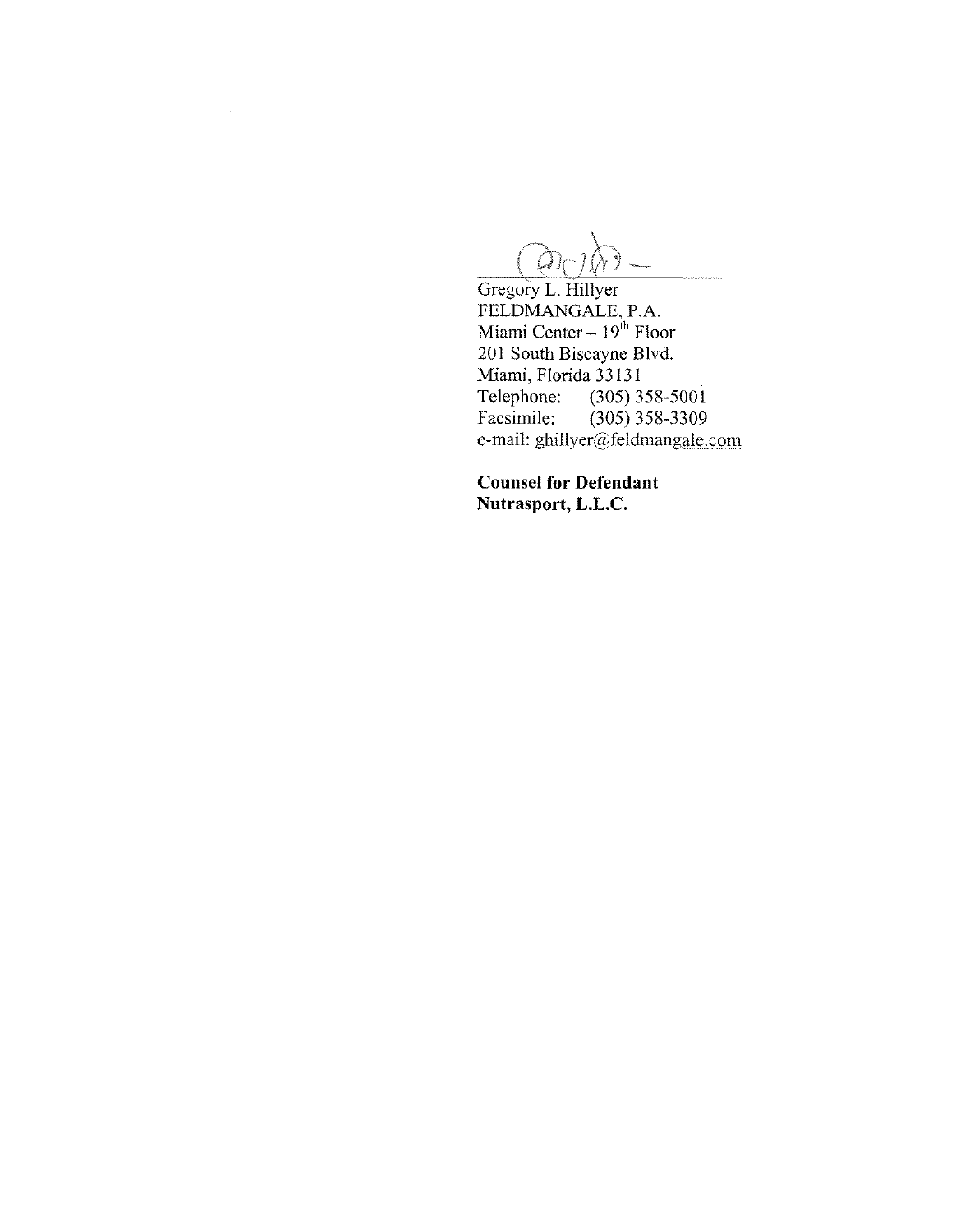## CERTIFICATE OF SERVICE

I hereby certify that on this 30th day of July, 2004, I caused to be filed and

served the Answer and Grounds of Defense of Respondent Nutrasport, LLC as follows:

(1) an original and two paper copies filed by hand delivery and one electronic copy in PDF format filed by electronic mail to:

Donald S. Clark, Secretary Federal Trade Commission 600 Pennsylvania Avenue, N.W., Room H-159 Washington, D.C. 20580 Email: secretary@ftc.gov

(2) one paper copy served by hand delivery to:

The Honorable Steven J. McGuire Administrative Law Judge Federal Trade Commission 600 Pennsylvania Avenue, N.W., Room H-112 Washington, D.C. 20580

(3) one paper copy by first class US. mail and one electronic copy in PDF format by electronic mail to:

> Laureen Kapin Walter C. Gross Joshua S. Millard Robin F. Richardson Laura Schneider Federal Trade Commission 600 Pennsylvania Avenue, N.W., Suite NJ-2122 Washington, D.C. 20580 email: Ikapin@ftc.gov

(4) one paper copy by first class US. mail to:

Elaine D. Kolish Associate Director, Enforcement Federal Trade Commission 601 New Jersey Avenue, N.W. Washington, D.C. 20001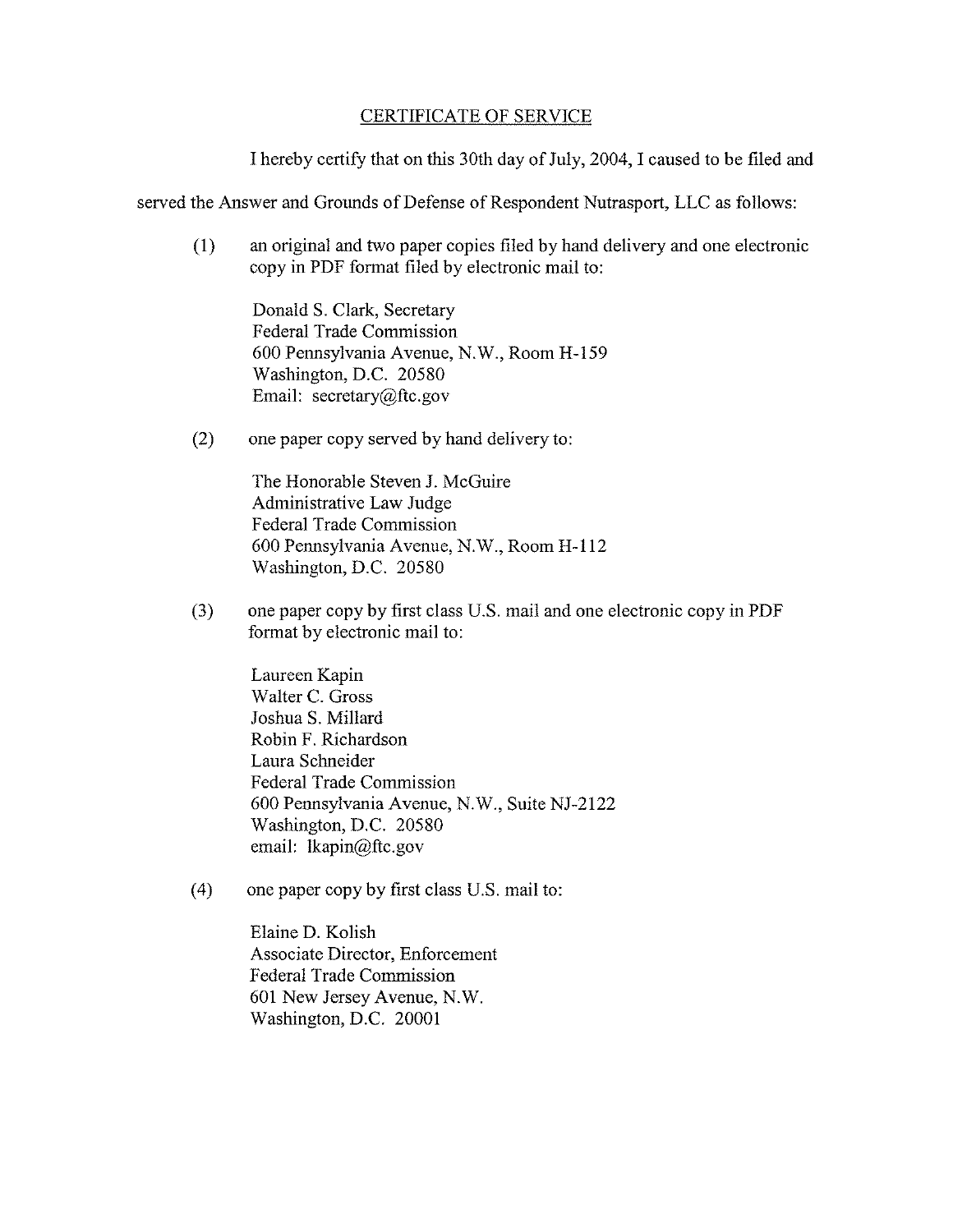Ronald F. Price PETERS SCOFIELD PRICE 3 10 Broadway Centre Salt Lake City, UT 84111 *Counsel for Respondent Daniel B. Mowrey* 

Richard D. Burbidge Jefferson W. Gross Andrew J. Dymek BURBIDGE & MITCHELL 215 South State Street, Suite 920 Salt Lake City, UT 841 11 *Counsel for Respondent Dennis Gay* 

Mitchell K. Friedlander c/o Compliance Department 5742 West Harold Gatty Drive Salt Lake City, UT 841 16

Lanny A. Breuer Jay T. Smith COVINGTON & BURLING 1201 Pennsylvania Avenue, N.W. Washington, D.C. 20004 *Counsel for Respondent Basic Research, L.L. C.* 

I further certify that the electronic copies sent to the Secretary of the

Commission are true and correct copies of the paper originals, and that paper copies with

original signatures are being filed with the Secretary of the Commission on the same day

by other means.